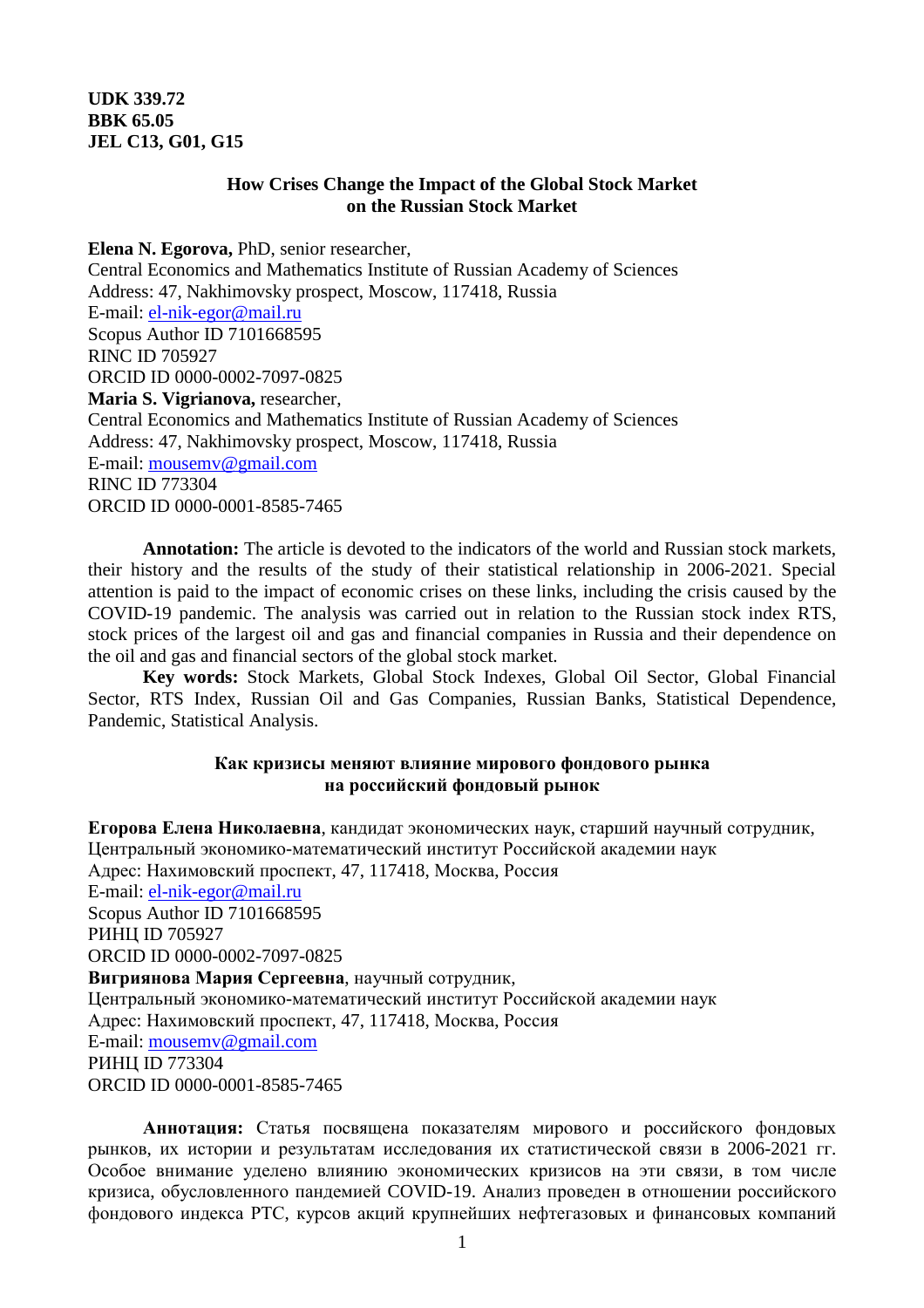России и их зависимости от нефтегазового и финансового секторов мирового фондового рынка.

**Ключевые слова:** фондовые рынки, фондовые индексы, индекс РТС, глобальный нефтяной сектор, глобальный финансовый сектор, российские нефтегазовые компании, российские банки, статистическая зависимость, пандемия, статистический анализ.

### **Introduction**

In the early 1990s, the citizens of the former USSR got, one might say, from the "developed socialism" of the late 1980s almost straight into capitalism. Many large and small enterprises were then quickly incorporated and found private owners. Like mushrooms, closed and open joint-stock companies, financial pyramids began to grow. And already in January 1992, instead of the State Bank's currency exchange, where Vnesheconombank's ruble-dollar trades have been held since 1989, the Moscow Interbank Currency Exchange (MICEX) appeared, and in 1995 the Stock Exchange of the Russian Trading System (RTS) appeared. In January 2012 these exchanges merged into the Moscow Stock Exchange.

Many Russians still have little understanding of the problems of the stock market, although in the era of the Internet, you can participate in auctions without leaving your home or office, using various programs, ratings and forecasts. A modern stock exchange player, in order to enrich himself, must take into account many indicators: this is the general state of the market, the state and rating of the companies whose shares he acquires, forecasts of oil and raw materials prices, indicators of the development of the economy of a particular country, various ratings and even current statements and forecasts of leading economists and politicians.

#### **Discussion**

In general, it is not easy to be an investor on the stock exchange, and it is not easy for ordinary people who are far from economics to understand stock exchange terms, not to mention indices. We will briefly explain some of the terms.

A stockbroker is an intermediary in the market who participates in trading on behalf and at the expense of a principal, and a trader is actually performs transactions for himself personally and at his own expense. Both a broker and a trader can be both an individual and a firm.

Stock indicators are used to assess the state of the securities market quoted on a particular exchange, securities of a country, a group of companies, a group of countries. Although in the shortterm range these indicators may be subject to sharp jumps due to stock speculation, inflating and bursting of so-called financial bubbles (excessive ups and downs of indices), in general they reflect the state of the economy, therefore they are important. You can learn more about the structure of stock markets from the book by L.I. Kolmykova [1, Chapter 5] and others. One of the best books on this topic in English is Barry D. Moore's manual [2].

#### **Stock exchange indicators and their role in the economy**

 $\overline{a}$ 

The earliest of the stock exchange indicators is the Dow Jones Industrial Index, named after Dow Jones & Company, founded by Charles Dow. The Dow Jones has been calculated since 1884 as the arithmetic mean of the market price of shares of leading American companies adjusted for their mergers and splits. At first there were 12 companies, since  $1916 - 20$ , and since  $1928 - 30$ . The first index value published in 1896 was 40.94 points, and the historical maximum has changed more than once in recent years. The highest value in the first months of 2022 was on January 4 — 36,807 points.

The RTS index, which characterizes the state of the Russian stock market, is the total market value of shares of 50 large companies (with fixed shares) in dollars compared to September 1, 1995. The index value on this day is equal to 100 points. The historical minimum of 37.7 points was noted during the default on October 2, 1998, and the maximum of 2491.1 points was in 2008 on the eve of the crisis. In 2021-2022, the value of the  $RTS<sup>1</sup>$  index fluctuated in the range of 1288-1916 points

<sup>&</sup>lt;sup>1</sup> Source: https://www.moex.com/ru/index/RTSI/constituents/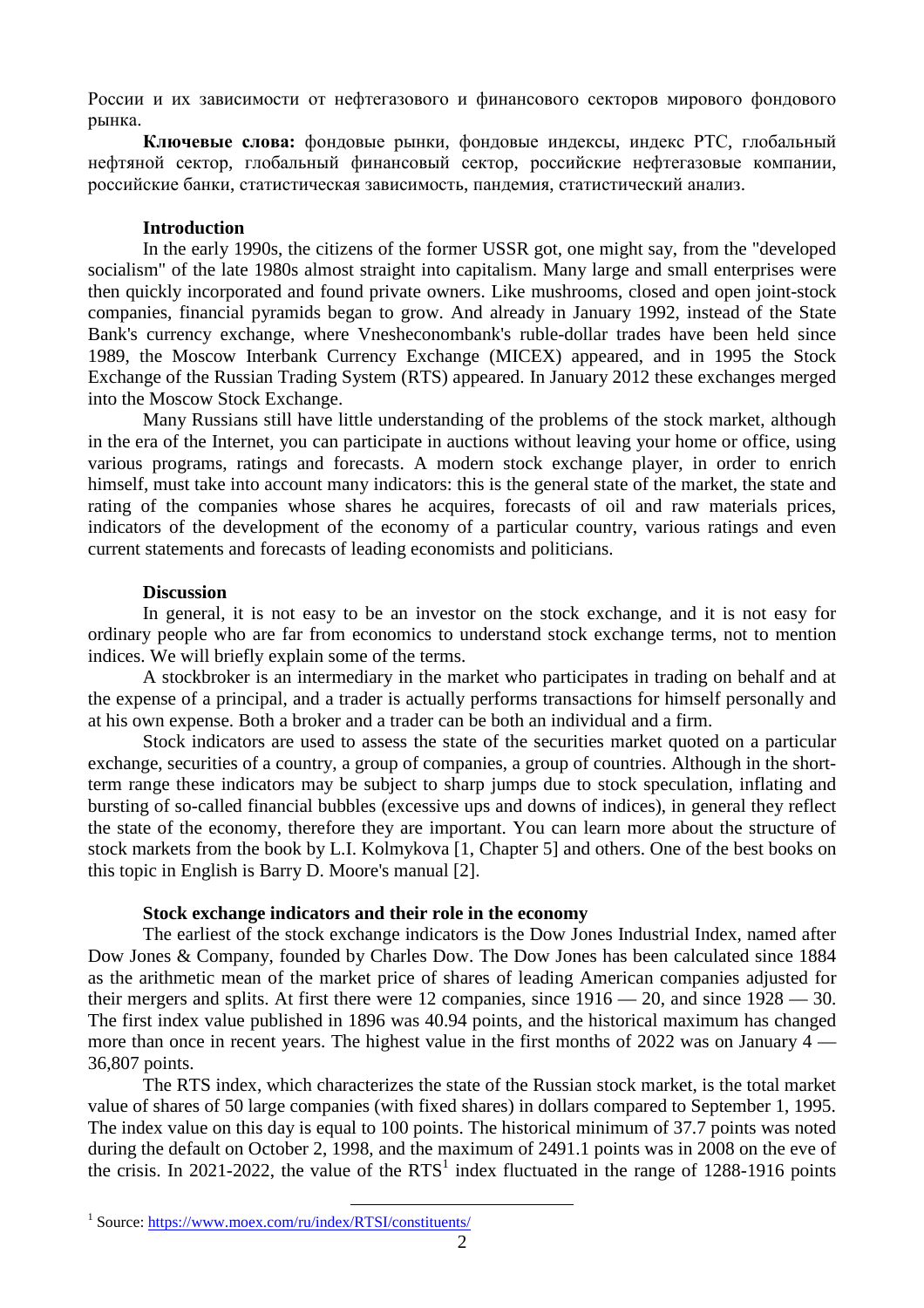until the collapse on February 24, 2022 due to the emergence of an acute foreign policy situation. At the time of writing, Gazprom has the highest share in the RTS index — 16.6%, followed by Lukoil —14% and Sberbank — 9.5%. The share of the oil and gas sector is about one third, and the financial sector is about 11%. In general, the shares of each of the 50 large companies in the index depend on their real market share. However, there are restrictions that are sometimes slightly violated: the share of one issuer of securities cannot exceed 15% and the share of the 5 largest — 55%. The MICEX index is similar to the RTS index, but the stock price is calculated in rubles.

Indices of other exchanges in different countries are built on similar principles. They are usually designated by abbreviations based on the name of the exchange. For example, SSE is an index of the Shanghai Stock Exchange in China. Indices of various Exchange Traded Funds (ETFs) are used by groups of countries, for example, the iShares MSCI Emerging Markets (EEM) is an indicator of emerging markets, in which Russia has a share of 3.4%, and China — 36.5%. Economic news often mentions the S&P500 index, which is developed and calculated by the rating company Standard & Poor's based on the stock price of 500 large US companies. This index better reflects the situation in the American economy compared to the Dow Jones index.

Stock indexes are interconnected and depend to one degree or another on the prices of strategic goods — oil, gold, metals, high-tech products. These prices and other indicators can be benchmarks for investors in different time periods. Behavioral aspects in the stock market have long attracted researchers, an example of which are scientific articles [3-7].

We often hear that Russian stock exchange indicators and the ruble exchange rate are almost directly dependent on the oil futures price, which is mysterious to many. Let's explain what are a futures or futures contract. The name comes from the English word «future». In other words, it is a simplified contract of the future for goods or securities, and all its conditions, except for the price and term, are set in advance by the exchange. Such standardized contracts can be concluded very quickly and for anything, so they are the most common. Initially, futures appeared in agriculture: a farmer in advance, at the beginning of the field season, signed a contract for the supply of his products at a fixed price to be sure that he would cover the costs incurred regardless of the market price of the grown products at the time of harvest. Thus, the farmer avoided the risks of getting losses (or, as they say, hedged the risks). Then futures spread to other sectors of the economy. It is important that real deliveries are carried out for approximately only 1% of oil futures, and the rest are settlement futures, for which only money settlements are made between the participants in the amount of the difference between the contract price and the actual oil price on the execution date.

#### **Methodology**

Does the Russian securities market really depend heavily on oil prices and is this true for all periods? Let's look at Figure 1, where the blue line is the dynamics of the RTS index, and the green line is the futures price of oil, or rather, the complex indicator of the United States Oil Fund (USO). The USO indicator, which is a composition of futures prices for different grades of oil and petroleum products. As you can see, both graphs resemble the contour of a mountainous area dotted with sharp rocks and deep canyons due to jumps in growth indices and collapses. The charts are similar, but not always synchronous, and even in some areas they are multidirectional, that is, with an increase in oil prices, the RTS index may sometimes fall and vice versa. This is because the price of oil is far from the only indicator that determines the level of the RTS index, although the share of the fuel and energy sector in it is very significant. It also affects the general state of global and emerging markets (for example, the EEM indicator), acceleration or slowdown of the country's economic development, short or long negative or positive political processes. Such indicators (factors) come to the fore if oil prices are more or less stable, and it does not matter whether at a low or high level. Exceptions are possible during wars, sharp political exacerbations or other stressful situations, for example, the coronavirus pandemic, which, judging by Figure 1, did not lead to such a sharp and rather prolonged collapse of stock indicators as the global crisis of 2008-2009, which was sometimes not quite reasonably compared with the Great Depression of the 1930s.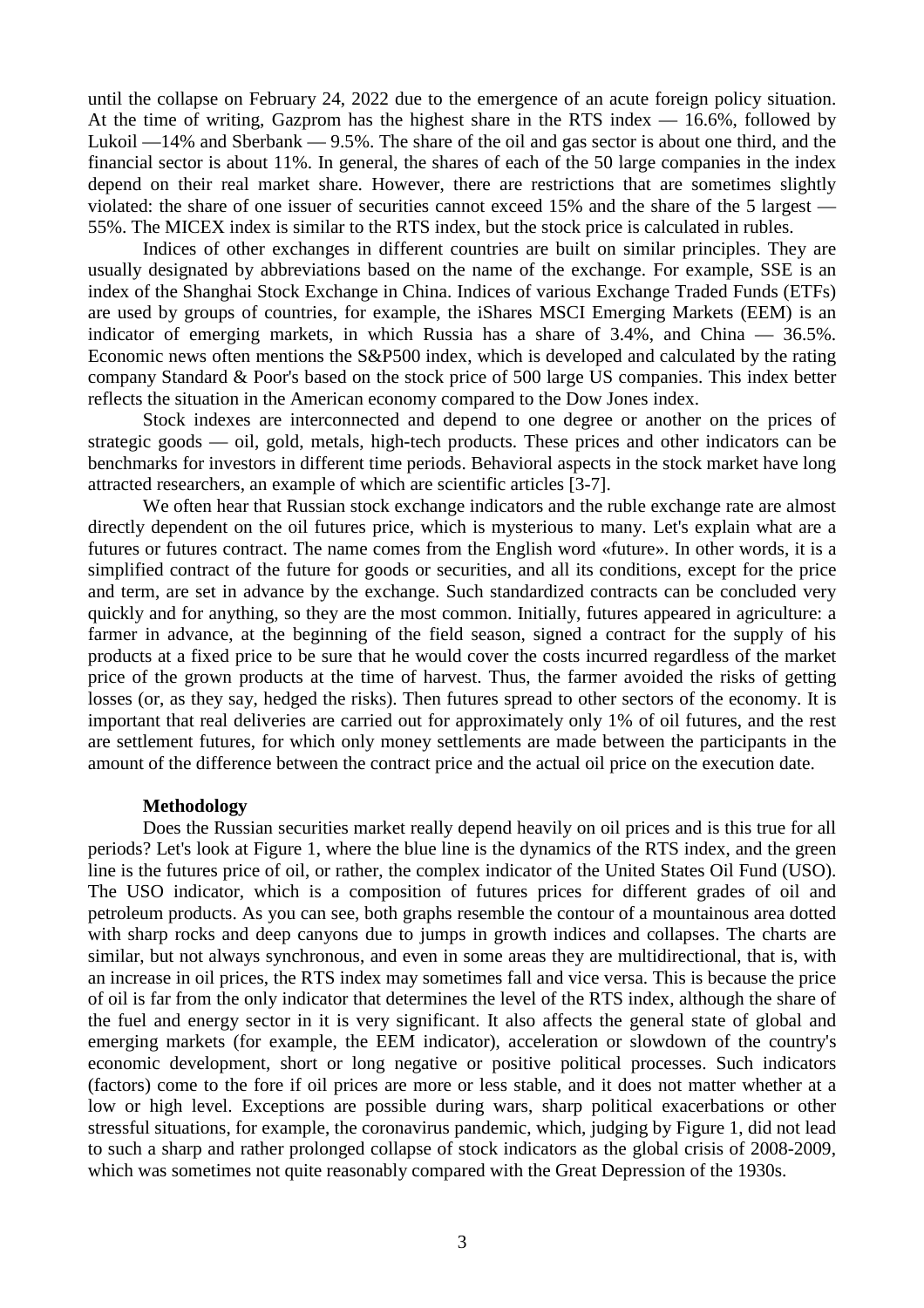

## *Fig. 1. / Рис. 1.* **Dynamics of the RTS index and the USO oil futures price indicator in 2006-2021**<sup>2</sup>  **/ Динамика индекса РТС и индикатора фьючерсной цены на нефть USO в 2006-2021 гг.**

Let's try to investigate this process and assess the degree of interdependence of stock market indicators based on economic and statistical tools<sup>3</sup>. The properties of time series allow us to evaluate statistical dependence by means of a series of linear regression equations and the selection of time intervals during which each of them is relevant. For more information on the calculation methodology and results for the oil and gas and banking sectors of the Russian and global stock markets before and during the coronavirus pandemic, see our articles [8-11]. Below we will tell you about the most striking and significant results.

## **Results**

Our calculations revealed 28 periods of relatively stable dependence of the RTS index on the USO in 2006-2021 [10, table. 1]. In 17 of them, the dynamics of the RTS index depends quite closely on the dynamics of the composite index of the USO oil futures price. The closeness of the connection is estimated by the value of the coefficient of determination. The closer this indicator is to zero, the weaker the statistical relationship, and the closer to one, the stronger. Interested readers can see how this indicator is calculated in books on mathematical statistics [12, 13]. During those very 17 periods of close connection, the coefficient of determination of the RTS regression equation from the USO ranged from 0.7 to 0.92. But there are periods when the correlation temporarily disappears, usually before and during crises with a sharp collapse or an increase in the variability (volatility) of the USO indicator. So, before the crisis of 2014, the relationship, which had been close and very close for many years, noticeably weakened (the coefficient of determination fell from 0.8—0.9 to 0.5—0.6, and in May— December 2013 it was even close to zero). A steady restoration of the tightness of communication happened only in the second half of March 2015, when oil prices began to stabilize.

l

<sup>&</sup>lt;sup>2</sup> Sources for Fig. 1: https://www.moex.com/ru/index/RTSI/archive; https://www.investing.com/etfs/united-states-oilfund.

 $3$  Statistical studies were carried out using Microsoft Excel and EViews packages. Data sources for calculations: https://www.investing.com/equities/gazprom\_rts; https://www.moex.com/ru/index/RTSI/archive; https://www.investing.com/etfs/united-states-oil-fund; https://www.investing.com/equities/vtb\_rts-historical-data; https://www.investing.com/etfs/ishares-s-p-global-financial-historical-data.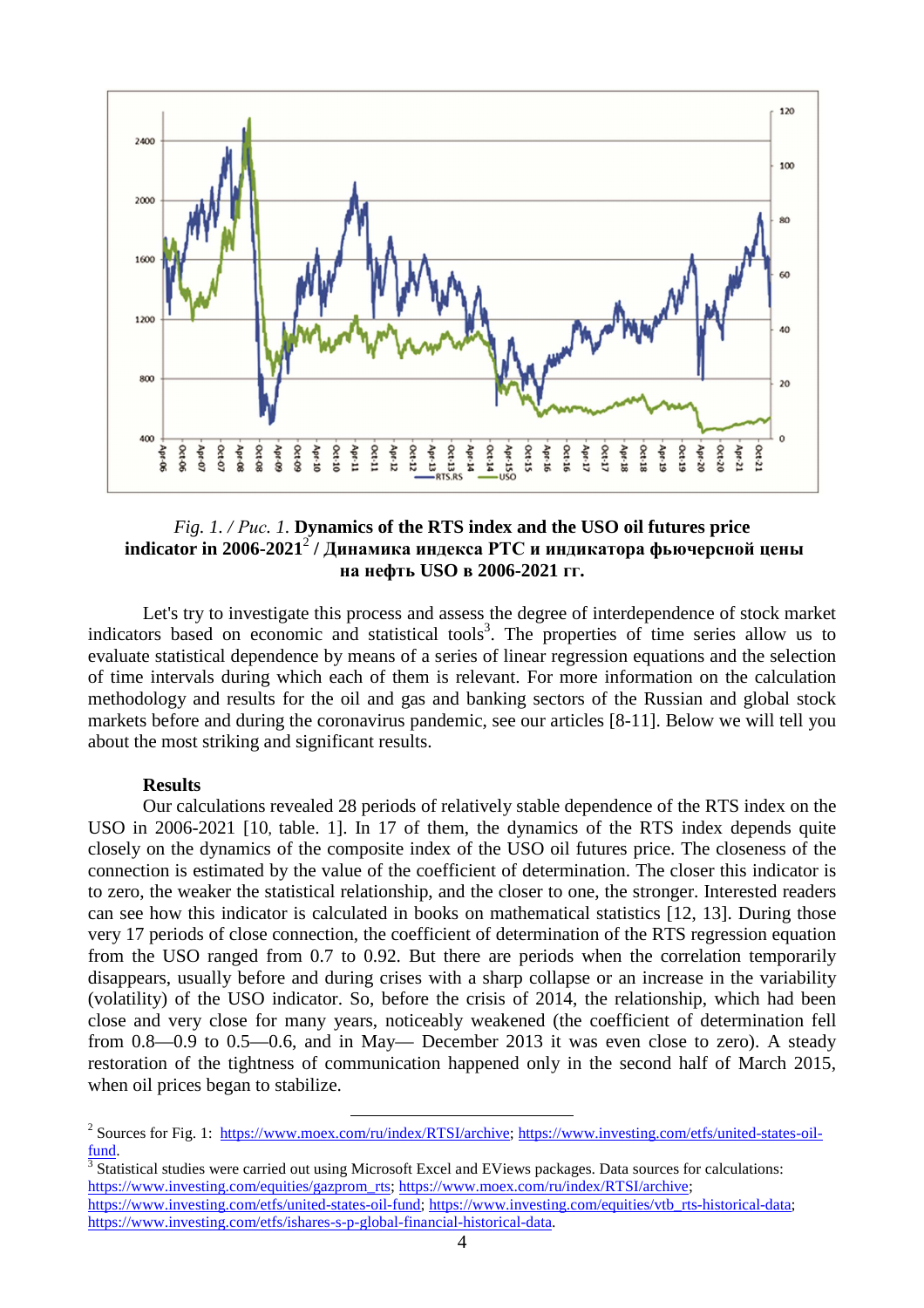We are most interested in the period of the beginning of the coronavirus pandemic and during it. The calculations are clearly shown in Fig. 2. On the ordinate (Y) axis, the value of the RTS index is postponed, and on the abscissa (X) axis, the USO oil futures price in different periods 2018-2021 is postponed (lines with period numbers 23-28 according to the end-to-end numbering of periods since 2006). With the help of a special statistical software package, we calculated the parameters of the lines around which these values are grouped. If the connection is close, then the points "stick around" the regression line (lines 24, 26 and especially 28), if there is practically no connection, the points form a shapeless "cloud" around the line (lines 23, 27). An intermediate situation where a connection exists but is not very significant is illustrated by line 25.



*Fig. 2. / Puc. 2.* Diagram of change in the dependence of the RTS index on USO in 2018-2021<sup>4</sup> / **Диаграмма изменения зависимости индекса РТС от USO в 2018-2021 гг.**

This is what the diagram in Fig. 2. Immediately before the pandemic, the statistical relationship between USO and RTS indicators weakened (line 25, the period from May 2019 to early January 2020), followed by its strengthening in January—February 2020 (line 26, the period from January to early March 2020), after which the connection was completely interrupted with the onset of turbulence on the stock market at the beginning of the pandemic in March — mid-April (line 27), when the indicators collapsed sharply, but not synchronously. However, from April 17, 2020 a very close statistical relationship was established, which persisted throughout 2021, and with a high coefficient of determination of 0.91 and the maximum regression coefficient for the entire period (the "steepest" line 28). This means that the RTS index is very sensitive to changes in the USO indicator, which was an important benchmark for investors in the Russian stock market.

A similar situation was observed with respect to the stock prices of major oil companies PJSC Lukoil and NK Rosneft. But calculations of the statistical relationship between the share price of Gazprom PJSC and the USO indicator showed that such a relationship weakened long before the pandemic, at the end of February 2016. This can be seen in lines 13 and 14 compared to line 12 in Figure 3. At the beginning of the pandemic, the connection even strengthened a little, but did not

l

<sup>&</sup>lt;sup>4</sup> Sources for Fig. 2: https://www.moex.com/ru/index/RTSI/archive; https://www.investing.com/etfs/united-states-oilfund. The sources for constructing lines in Figures 2 are the calculations of the authors, presented in detail in [10, table. 1].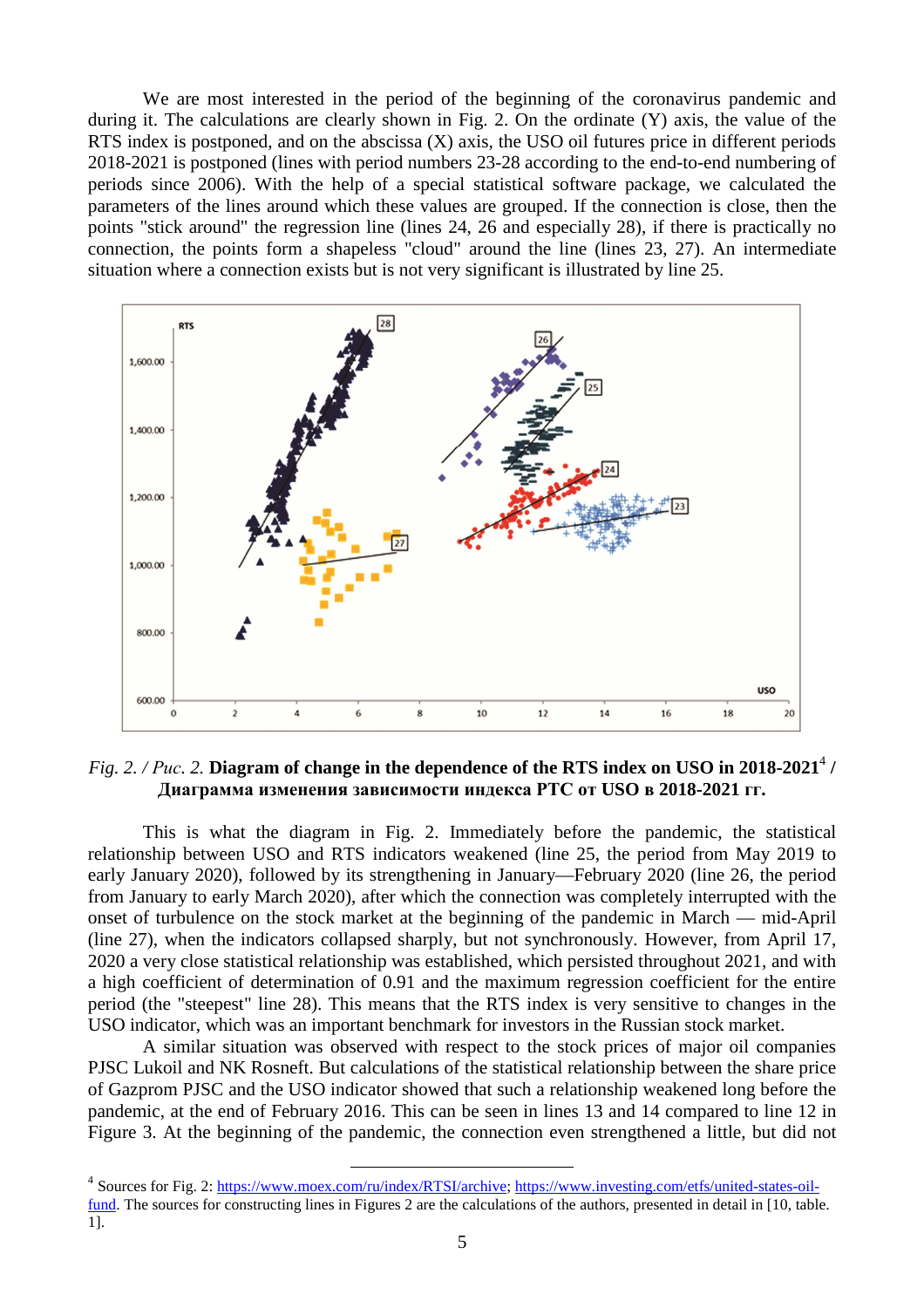reach a significant level (line 15, determination coefficient 0.6), but at the end of April 2020 the tightness of communication increased to a significant level of the coefficient of determination of 0.7 (line 16), and in mid-July 2020 — to a high level of 0.9 (line 17), which lasted almost the whole of 2021.



## *Fig. 3. / Рис. 3.* **Diagram of change in the dependence of PJSC Gazprom shares of the USO oil futures price in 2015-2021**<sup>5</sup>  **/ Диаграмма изменения зависимости акций ПАО «Газпром» от фьючерсной цены на нефть USO в 2015-2021 гг.**

This leads to the conclusion that the COVID-19 pandemic contributed to a sharp increase in the positive dependence of the oil and gas sector of the Russian stock market and individual large companies on global indicators of the oil sector of the world stock market. The sensitivity of the RTS index and stock quotes of large oil and gas companies to changes in the composite oil futures price index has increased. Investors who purchased shares of these Russian companies were guided largely by the indicators of the oil sector of the global stock market

Now let's assess the impact of the crises and the pandemic on the dependence of the RTS index and stock prices of large Russian banks on the financial sector of the global stock market, or rather on the iShares Global Financials ETF (IXG) indicator. These results are presented in detail in our article [11]. Figure 4 shows the dynamics of RTS indicators (dark blue line) and IXG (maroon line).

Here we see, at first glance, a picture similar to Figure 1. But if you look closely, you can see that IXG during the crises of 2008-2009 and 2020 (associated with the coronavirus pandemic) fell deeper and recovered more slowly than the RTS indicator, and during the crisis of 2014-2015, the situation was reversed. The recovery of both indicators after the coronavirus crisis seems to be synchronous.

<sup>&</sup>lt;sup>5</sup> Sources for Fig. 3: https://www.investing.com/equities/gazprom\_rts; https://www.investing.com/etfs/united-states-oilfund. The sources for constructing lines in Fig. 3 are the calculations of the authors, presented in detail in [10, table 4].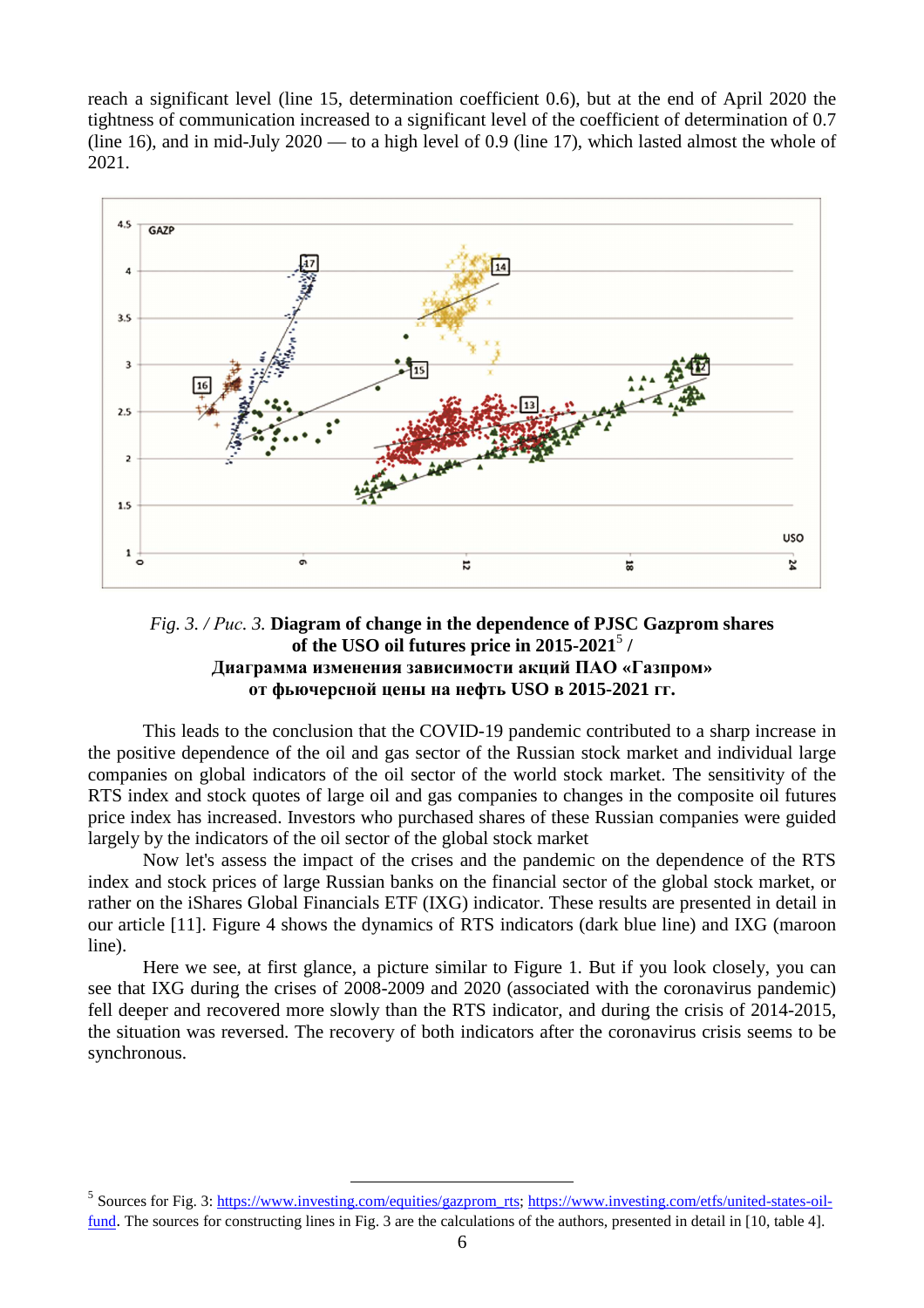

Fig. 4. / Puc. 4. **Dynamics of IXG indicator and RTS index in 2006-2022**<sup>6</sup> / **Динамика индикатора IXG и индекса РТС в 2006-2022 гг.** 

Let's examine the statistical dependencies of the RTS index on the IXG indicator during this crisis in more detail [11, table 1]. Since the end of 2016, the relationship between the indicators was close with a coefficient of determination of 0.81 until mid-May 2017 and then 0.75 until June 20, 2018 (line 14 in Figure 5). After that, the relationship completely disappeared until mid-May 2019 (line 15) and then recovered to the level of the coefficient of determination of 0.89, having lasted for it is the whole of 2021 (line 16). This means that the IXG indicator, although it fell deeper than the RTS, but really almost synchronously with it, that is, the coronavirus pandemic itself did not have much effect on the closeness of the relationship between these two indicators that remained high.

Calculations of the equations of dependence of the dynamics of the stock prices of Sberbank PJSC and VTB Bank showed that the closeness of the statistical relationship ceased to be significant for Sberbank shares in September 2021, and for VTB shares — already in mid-April 2021 [11, tables 2, 3]. It can be assumed that the impact of the pandemic was not decisive here. Most likely, economic wars and sanctions had a greater impact. VTB's share in the RTS index is 1.26%, while Sberbank's share is 15% (including 1.26% preferred shares). These are banks of different sizes: as of August 2021, the market capitalization of VTB and Sberbank was in billion rubles 648 and 7300 respectively. In general, the dependence of VTB Bank shares on IXG is less stable, the regression line changes more often.

<sup>&</sup>lt;sup>6</sup> Sources for Fig. 4: https://www.moex.com/ru/index/RTSI/archive; https://www.investing.com/etfs/ishares-s-p-globalfinancial-historical-data.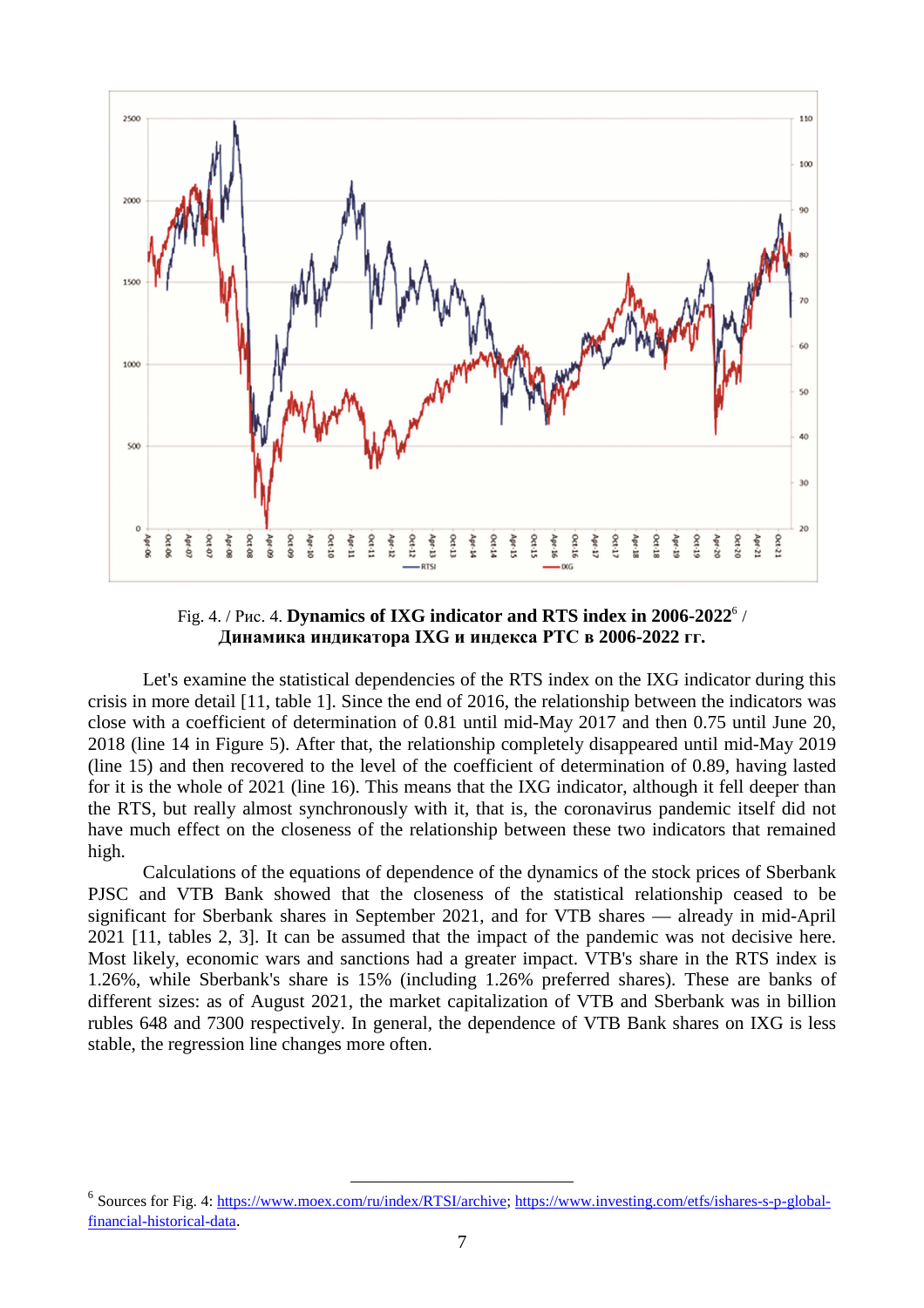

# *Fig. 5. / Puc. 5.* Diagram of change in the dependence of the RTS index on IXG in 2014-2021<sup>7</sup> / **Диаграмма изменения зависимости индекса РТС от IXG в 2014-2021 гг.**

A particularly interesting and unusual situation was observed in late 2012 — early 2018. During two periods 21.11.2012 — 22.05.2014 (line 8 in Fig. 6) and 09.12.2016 — 20.02.2018 (line 12) the regression coefficients were negative! That is, with the growth of the global stock market indicator IXG, the RTS index fell and vice versa. Figure 4 shows the multidirectional trends of these indicators in these periods. In the first case (line 8), there was a general trend of IXG to increase, and RTS to fall with local ups, so the tightness of the connection did not reach a significant level: the coefficient of determination was at the level of 0.59. In the second case (line 12), the connection was negative and close with a determination coefficient of 0.8. Figure 6 shows the opposite slope of lines  $\overline{8}$  and 12 with respect to lines  $6 - 7$  and  $9 - 11$ . There is also a much larger spread of points around line 8 compared to line 12. The alleged reason for this is the introduction of foreign sanctions against VTB and its lesser resistance to them compared to the much larger Sberbank.

On February 24, 2022, the VTB exchange rate collapsed as sharply as the Sberbank stock price and the RTS index due to unprecedented systemic sanctions in connection with the foreign policy situation, which led to the suspension of trading on the Moscow Stock Exchange from February 26, 2022.

<sup>&</sup>lt;sup>7</sup> Sources for Fig. 6: https://www.moex.com/ru/index/RTSI/archive; https://www.investing.com/etfs/ishares-s-p-globalfinancial-historical-data. The sources for constructing lines in Fig. 6 are the calculations of the authors, presented in detail in [11, table 1].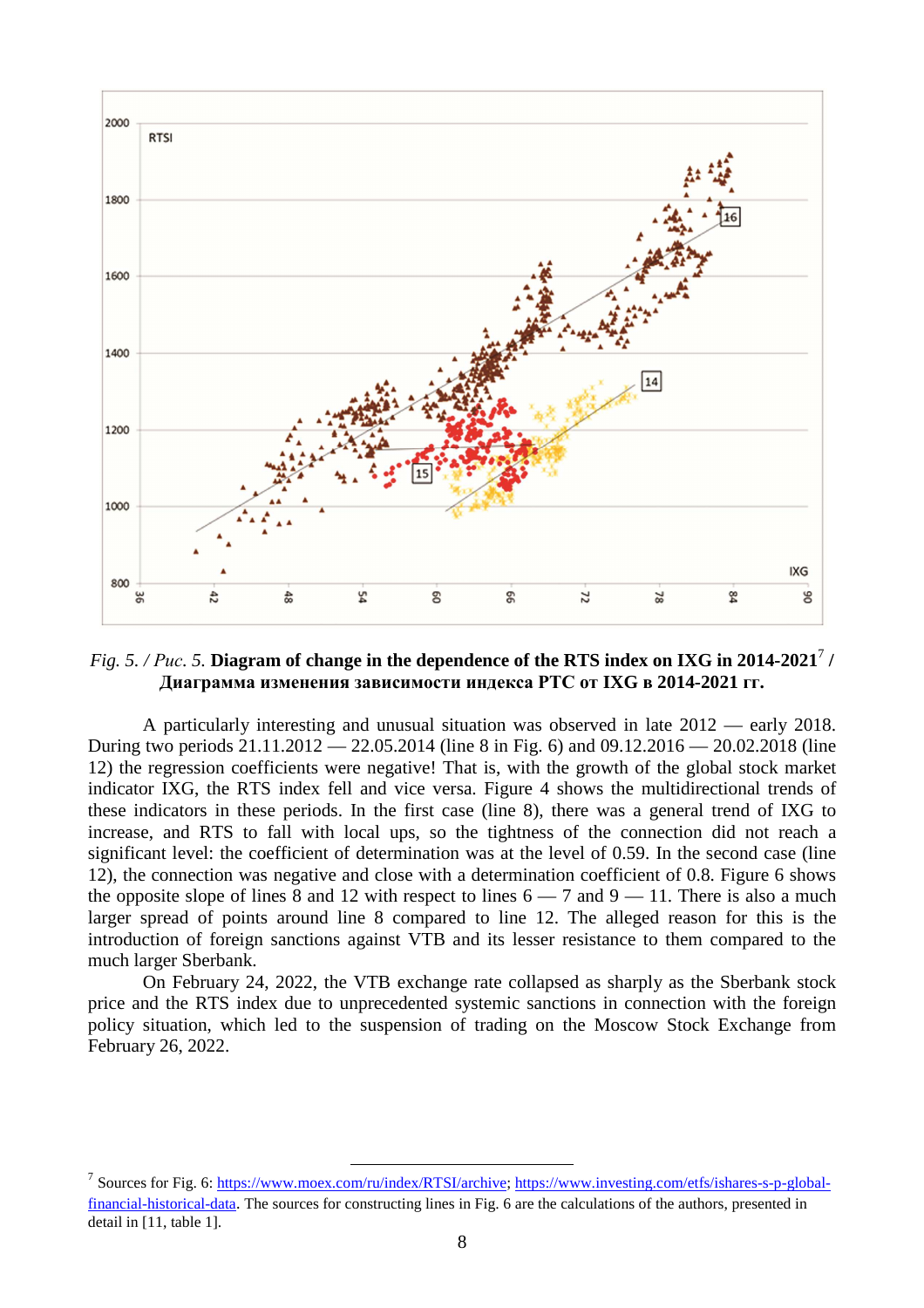

*Fig 6. / Рис. 6.* **Diagram of change in the dependence of VTB Bank shares (y) on IXG (x) in 2012-2018**<sup>8</sup>  **/ Диаграмма изменения зависимости акций банка ВТБ (y) от IXG (x) в 2012-2018 гг.** 

### **Conclusions**

The situation on the Russian stock market largely depends on the global stock market, but its impact differs in various periods and for companies in different sectors of the economy. For example, during the coronavirus pandemic crisis, the dependence of the stock indicators of large oil and gas companies on the global oil and gas sector increased, and the financial sector "did not feel such an impact": the dependencies remained positive and close. A group of Turkish researchers came to similar conclusions regarding the Turkish economy [14].

Modern traders and brokers are mostly cosmopolitan people, they are more interested in their own wallet than politics, if we exclude situations of severe political pressure. Nevertheless, panic on the stock exchanges due to any negative information (for example, messages about the imposition of sanctions) is a typical phenomenon. However, when the securities exchange rate is low, they become more attractive to investors, so usually a sharp drop is followed by a rise in stock indicators. Therefore, investors should keep their finger on the pulse: take into account the general trends of the global and national stock markets, analyze the dynamics and mutual influence of stock indicators and significant volumes of other exchange analytics.

### **References**

1. Kolmykova L.I. Fundamental analysis of financial markets. — M.: ANO KNOW MABT "Forex Club", 2008. pp. 124-158. URL: https://www.studmed.ru/view/kolmykova-lifundamentalnyy-analiz-finansovyh-rynkov\_a1191e0.html.

2. Barry D. Moore. The Liberated Stock Trader: A Complete Stock Market Education. CreateSpace Independent Publishing Platform; 1st edition. 2011. ISBN: 978-1460956021.

3. De Bondt Werner F.M., Thaler Richard. Does the Stock Market Overreact? *The Journal of Finance.* 1985;40(3):793–805. ISSN:1540-6261.

<sup>&</sup>lt;sup>8</sup> Sources for Fig. 6: https://www.investing.com/equities/vtb\_rts-historical-data; https://www.investing.com/etfs/isharess-p-global-financial-historical-data. The sources for constructing lines in Fig. 6 are the calculations of the authors, presented in detail in [11, table 3].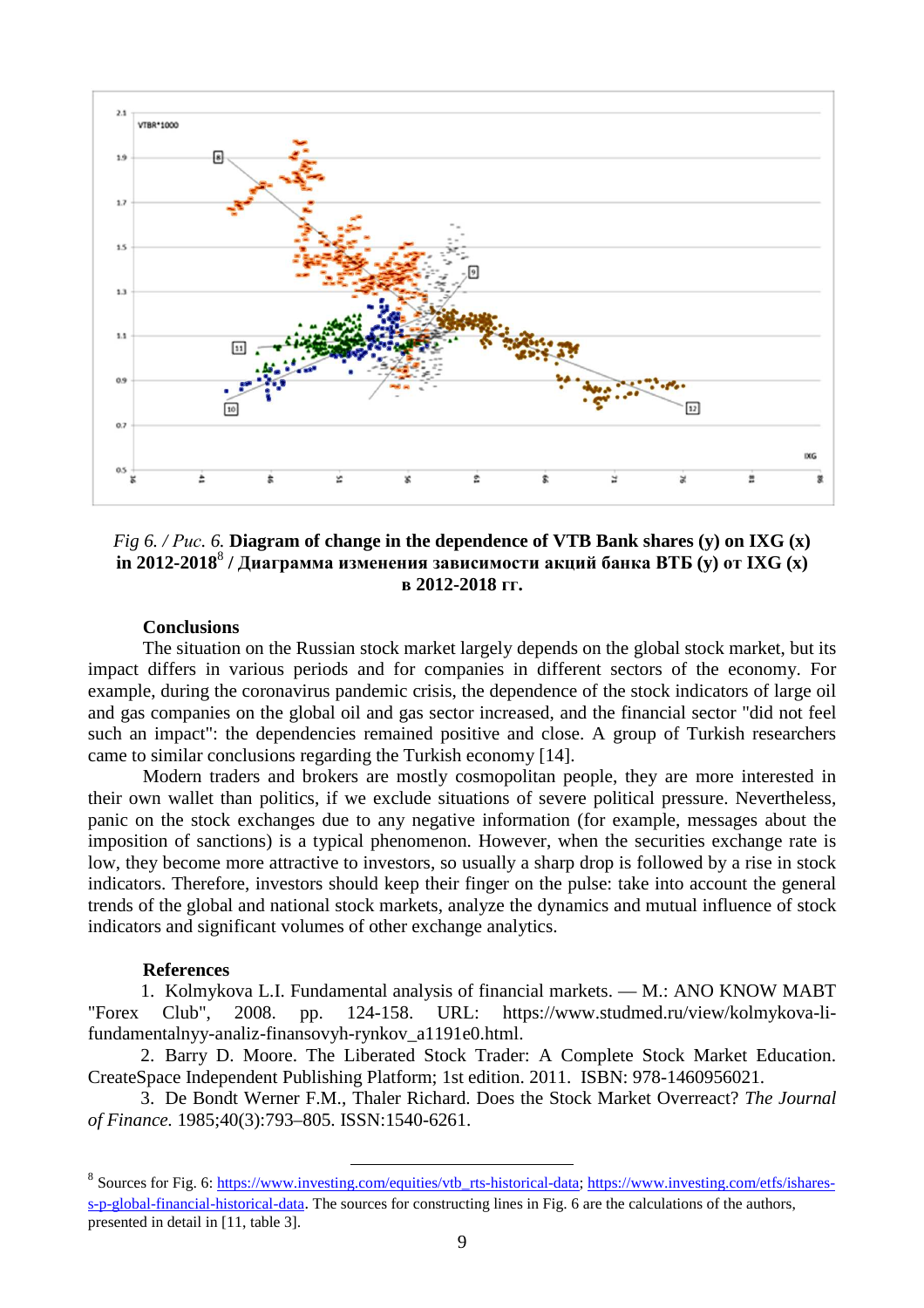4. Odean Terrance. Are Investors Reluctant to realize their Losses? *The Journal of Finance.* 1998;53(5):1775–1798. ISSN:1540-6261.

5. Wermers Russ. Mutual Fund Herding and the Impact on Stock Prices. *The Journal of Finance.* 1999;54(2): 581–622. ISSN:1540-6261.

6. Nofsinger John R, Sias Richard W. Herding and Feedback Trading by Institutional and Individual Investors. *The Journal of Finance.* 1999; 54(6);2263–2295. ISSN:1540-6261.

7. Perminov S.B., Egorova E.N., Vigrianova M.S., Abramov V.I. Macroeconomic Targets Stock Markets of the BRIC Countries / Working paper #WP/2013/300. – Moscow, CEMI Russian Academy of Science, 2013. – 59 p. (Rus.). ISBN 978-5-8211-0633-9.

8. Elena Egorova, Mariya Vigriyanova. The Influence of the Global Economics Sectors on the Stock Markets of BRIC and Germany. — Saint-Petersburg: LAP LAMBERT Academic Publishing RU, 2018. — 60 p. (Rus.) ISBN 978-613-9-88565-7.

9. Egorova E.N., Vigrianova M.S. The Influence of the Global Stock Market on the Stock Markets of Russia and Germany in 2018–2019. *Russian Economics online-journal.* 2019;4. URL: http://www.e-rej.ru/Articles/2019/Egorova\_Vigrianova.pdf. ISSN: 2218-5402.

10.Egorova E.N., Vigrianova M.S. The Impact of the Global Stock Market on the Russian Oil and Gas Sector before and during the Pandemic. *In the Center of the Economy*. 2021;4. URL: https://vcec.ru/index.php/vcec/article/view/46. DOI: 10.24412/2713-2242-2021-4-1-13.

11.Egorova E.N., Vigrianova M.S. (2022) The impact of the global stock market on the russian financial sector before and during the pandemic. *Ekonomika i upravlenie: problemy resheniya.* 2022:2(2):35–45. (In Russ.) DOI: 10.36871/ek.up.p.r.2022.02.02.005. ISSN 2227-3891; 2308-927Х.

12.Kremer N.S. Probability theory and mathematical statistics: Textbook for universities. — M.: UNITY-DAGA, 2004. pp. 409-532. ISBN 5-238-00573-3.

13.Mittelhammer Ron C. Mathematical Statistics for Economics and Business. Springer. New York. 2013. ISBN 5-238-00573-3.

14.Rahman Aydın, İbrahim Halil Polat, Serhat Alpagut, Anıl Lögün. Cross-Country Analysis of the Impact of Covid-19 on Share Markets. *Journal of Applied Economics and Business Research JAEBR.* 2021;11(2):80-89. ISSN: 1857-8721.

### **Список литературы**

1. Колмыкова Л.И. Фундаментальный анализ финансовых рынков. — М.: АНО НОУ МАБТ «Форекс Клуб», 2008. С. 124-158. URL: https://www.studmed.ru/view/kolmykova-lifundamentalnyy-analiz-finansovyh-rynkov\_a1191e0.html.

2. Barry D. Moore. The Liberated Stock Trader: A Complete Stock Market Education. CreateSpace Independent Publishing Platform; 1st edition. 2011. ISBN: 978-1460956021

3. De Bondt Werner F.M., Thaler Richard. Does the Stock Market Overreact? *The Journal of Finance.* 1985;40(3):793–805. ISSN:1540-6261.

4. Odean Terrance. Are Investors Reluctant to realize their Losses? *The Journal of Finance.*  1998;53(5):1775–1798. ISSN:1540-6261.

5. Wermers Russ. Mutual Fund Herding and the Impact on Stock Prices. *The Journal of Finance.* 1999;54(2):581–622. ISSN:1540-6261.

6. Nofsinger John R, Sias Richard W. Herding and Feedback Trading by Institutional and Individual Investors. *The Journal of Finance.* 1999;54(6):2263–2295. ISSN:1540-6261.

7. Перминов С.Б., Егорова Е.Н., Вигриянова М.С., Абрамов В.И. Макроэкономические ориентиры фондовых рынков стран БРИК / Препринт # WP/2013/300. — М.: ФГУН ЦЭМИ РАН, 2013. 59 с. ISBN 978-5-8211-0633-9.

8. Егорова Е.Н., Вигриянова М.С. Влияние секторов глобального рынка на фондовые рынки БРИК и Германии. — СПб.: LAP LAMBERT Academic Publishing RU, 2018. ISBN 978- 613-9-88565-7.

9. Егорова Е.Н., Вигриянова М.С. Влияние секторов глобального фондового рынка на фондовые рынки России и Германии в 2018–2019 годах. Российский экономический